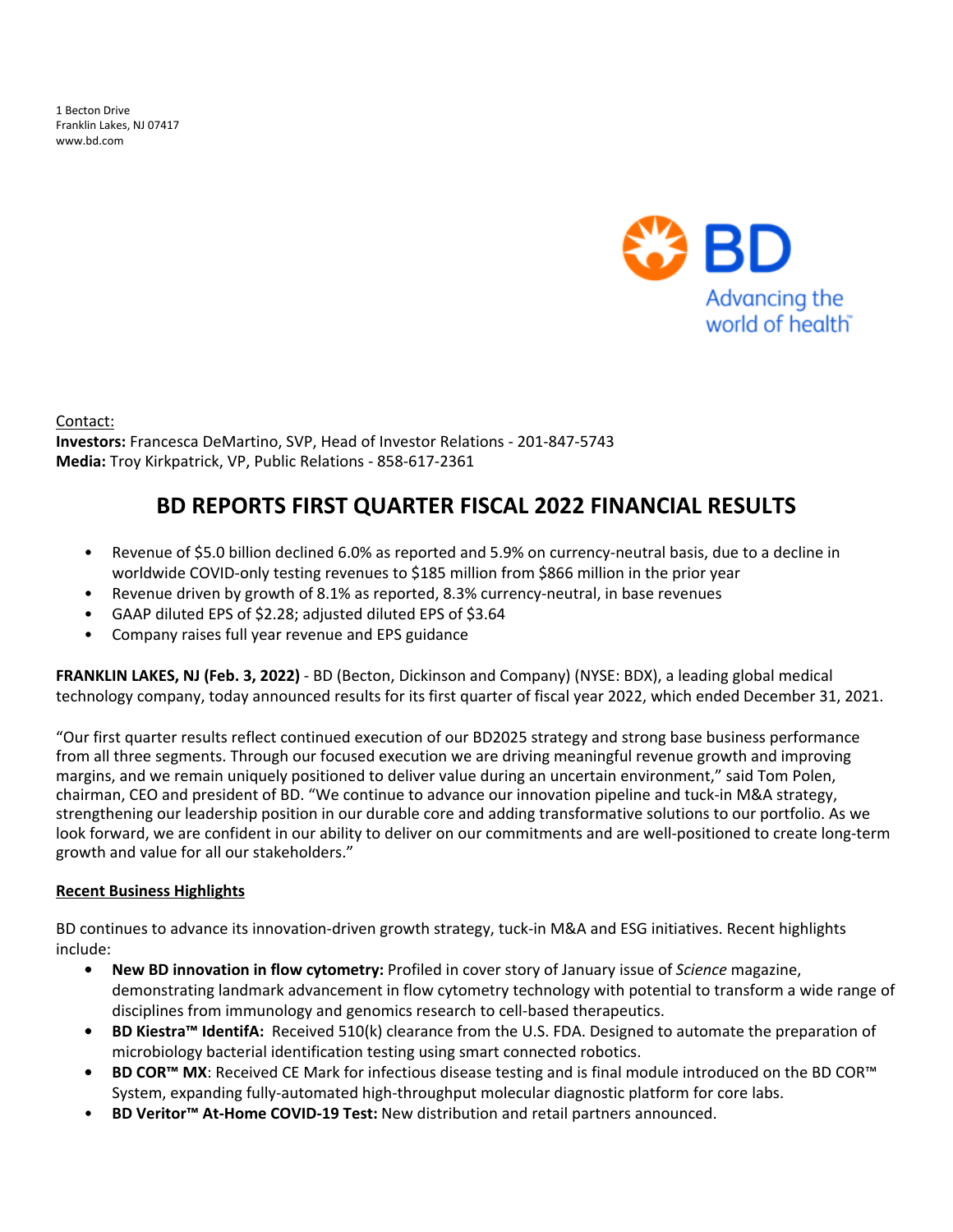- Completed the acquisitions of **Scanwell Health** Inc., to expand and scale digital at-home testing, **Venclose** Inc., marking BD's entry point to the treatment of chronic venous insufficiency, and Tissuemed, Ltd., adding an innovative, broadly applicable surgical sealant to BD's suite of biosurgery products, and **Cytognos**, to expand from cancer discovery and diagnosis into post-treatment monitoring.
- Released its inaugural **Global Inclusion, Diversity and Equity (ID&E) report,** highlighting the progress BD is making toward its ESG strategy.
- Published its 2021 Cybersecurity Annual report, the only MedTech company to do so.
- Named One of America's Most Just Companies in the annual JUST 100 Ranking.
- **Included in the 2022 Bloomberg Gender-Equality Index (GEI)** and also named a Best Place to Work for LGBTQ+ **Equality by The Human Rights Campaign (HRC) Foundation** after receiving a perfect score (100%) on the organization's Corporate Equality Index (CEI).

#### **First Quarter Fiscal 2022 Operating Results**

|                                                 |              | Three Months Ended December 31, |  |       |            | <b>Foreign Currency</b>     |  |
|-------------------------------------------------|--------------|---------------------------------|--|-------|------------|-----------------------------|--|
| (Millions of dollars, except per share amounts) | 2021<br>2020 |                                 |  |       | Change     | Neutral Change <sup>-</sup> |  |
| l Revenues                                      |              | 4.995                           |  | 5,315 | $(6.0)$ %  | (5.9)%                      |  |
| Base Revenues <sup>+</sup>                      |              | 4,811                           |  | 4.450 | 8.1 %      | 8.3%                        |  |
| <b>Reported Diluted Earnings per Share</b>      |              | 2.28                            |  | 3.35  | $(31.9)$ % | (34.0)%                     |  |
| $ $ Adjusted Diluted Earnings per Share $^1$    |              | 3.64                            |  | 4.55  | (20.0)%    | $(21.5)$ %                  |  |

 ${}^{1}$ Represents a non-GAAP financial measure; refer to reconciliations of non-GAAP financial measures included in the attached financial tables. Base revenues denotes total revenues less estimated revenues for COVID-19 only diagnostic testing.

#### **Geographic Results**

| <b>Revenues (Millions of</b><br>dollars) | Three Months Ended December 31,<br><b>Foreign Currency</b><br>Reported |       |  |       |        |                             |  |
|------------------------------------------|------------------------------------------------------------------------|-------|--|-------|--------|-----------------------------|--|
|                                          |                                                                        | 2021  |  | 2020  | Change | Neutral Change <sup>-</sup> |  |
| <b>United States</b>                     |                                                                        | 2,853 |  | 3,130 | (8.9)% | (8.9)%                      |  |
| International                            |                                                                        | 2.143 |  | 2,186 | (2.0)% | $(1.7)$ % $\blacksquare$    |  |

<sup>1</sup>Represents a non-GAAP financial measure; refer to reconciliations of non-GAAP financial measures included in the attached financial tables.

#### **Segment Results**

First fiscal quarter revenue growth across the segments was driven by strong base business performance.

| <b>Revenues (Millions of</b><br>dollars) | Three Months Ended December 31, |       |                        | <b>Foreign Currency</b> |  |
|------------------------------------------|---------------------------------|-------|------------------------|-------------------------|--|
|                                          | 2021                            | 2020  | <b>Reported Change</b> | Neutral Change          |  |
| <b>BD Medical</b>                        | 2,397                           | 2,261 | 6.0%                   | 6.0%                    |  |
| <b>BD Life Sciences</b>                  | 1,483                           | 1,979 | $(25.0)$ %             | (24.8)%                 |  |
| <b>BD</b> Interventional                 | 1.115                           | 1,075 | 3.7%                   | 3.8%                    |  |

 $^1$ Represents a non-GAAP financial measure; refer to reconciliations of non-GAAP financial measures included in the attached financial tables.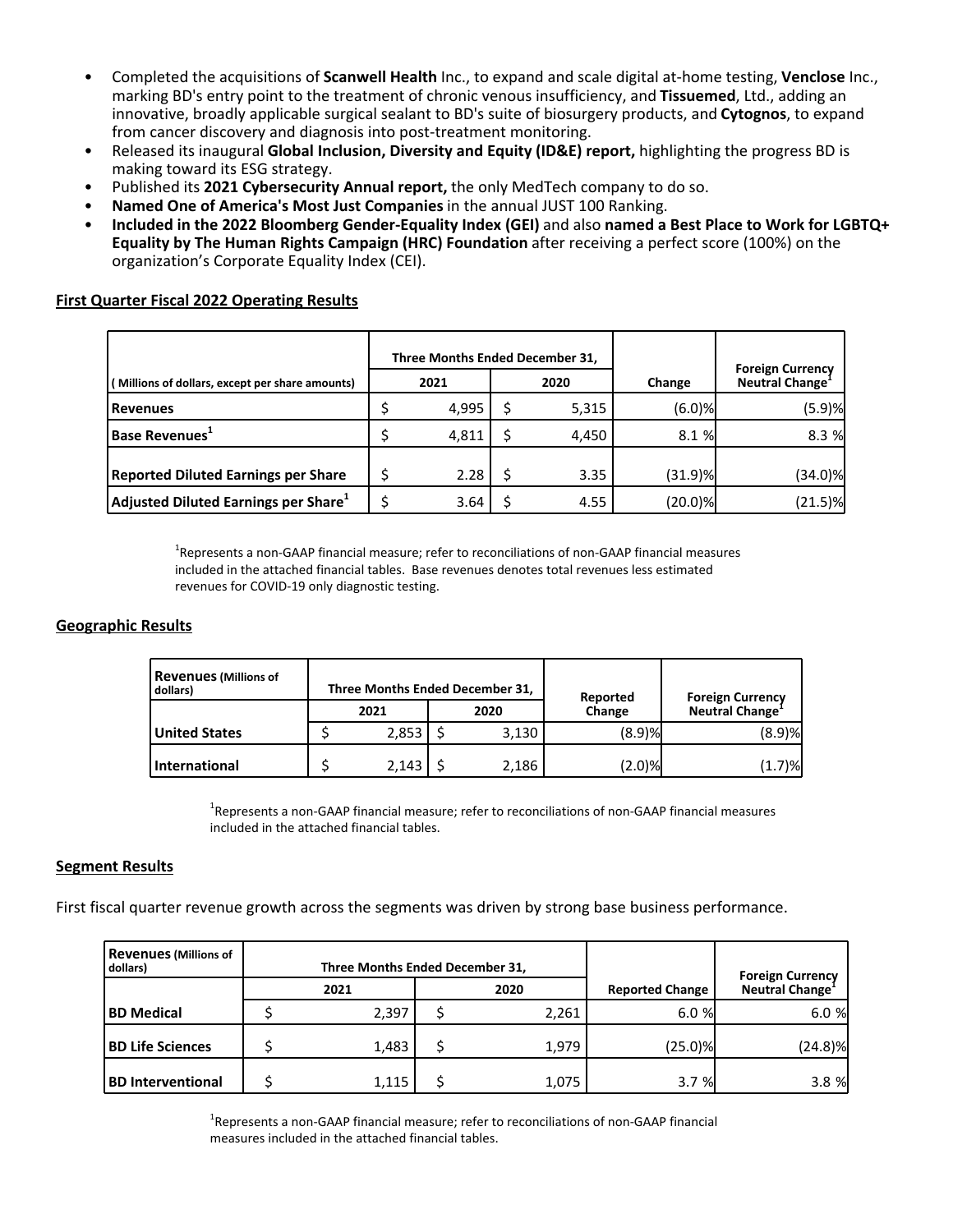**The BD Medical segment** includes the Medication Delivery Solutions (MDS), Medication Management Solutions (MMS), Pharmaceutical Systems (PS), and Diabetes Care (DC) business units. BD Medical revenue growth was driven by strong performance in MDS and PS.

- **MDS** performance reflects strong growth in the U.S., particularly catheters and vascular care products.
- MMS performance reflects the anticipated decline in the infusion business due to high demand for infusion pumps in the prior year in the U.S. and Europe that was partially offset by strong demand in the dispensing platform.
- **PS** performance reflects continued strong demand for pre-fillable devices enabled by capacity expansion.
- **DC** performance reflects category leadership aided by the timing of certain customer orders in the U.S.

**The BD Life Sciences segment** includes the Integrated Diagnostic Solutions (IDS) and Biosciences (BDB) business units. BD Life Sciences performance reflects the decline in COVID-only testing revenues, partially offset by growth in the base business of 16.7% as reported and 17.2% on a currency-neutral basis.

- **IDS** performance reflects a decline in COVID-only testing revenues to \$185 million from \$866 million in the prior year, partially offset by growth in the base business of 19.8% as reported, and 20.3% on a currency-neutral basis. Base business growth was driven by continued recovery in demand for specimen management products and microbiology solutions, licensing revenues, and demand for combination flu/COVID-19 diagnostic tests.
- **BDB** performance reflects continued strong demand for research solutions driven by the recovery in lab activity and continued COVID-19 research.

**The BD Interventional segment** includes the Surgery, Peripheral Intervention (PI), and Urology & Critical Care (UCC) business units. BD Interventional revenue growth reflects strong performance in Surgery and UCC.

- **Surgery** performance reflects growth across the hernia, biosurgery and infection prevention platforms as deferrable procedure volumes recovered compared to the prior year and was also aided by the recent acquisition of Tepha.
- **PI** performance reflects the impact of a fiscal 2021 product recall, supply chain disruptions and planned product line discontinuations to support portfolio simplification and margin enhancement, partially offset by continued strong performance in atherectomy, particularly in China, and the benefit from the recent acquisition of Venclose.
- **UCC** performance was driven by continued strong demand for acute urology products.

#### **Assumptions and Outlook for Full Year Fiscal 2022**

The company raised its full year revenue and adjusted EPS guidance.

- The company now expects fiscal year 2022 revenues to be in the range of \$19.55 billion to \$19.75 billion, which reflects an increase of approximately \$250 million compared to approximately \$19.3 billion to \$19.5 billion previously announced.
	- Revenue guidance for fiscal year 2022 now assumes base business currency-neutral revenue growth of 5.75% to 6.75%, compared to 5% to 6% previously announced, which represents an increase of approximately \$150 million.
	- In addition, the revenue guidance range now assumes approximately \$450 million in COVID-19-only diagnostic testing revenues, which is an increase of \$250 million compared to approximately \$200 million previously announced.
	- Based on current rates, foreign exchange would represent a headwind of approximately 125 basis points to total company revenue growth compared to approximately 50 basis points previously announced, which represents an incremental headwind of approximately \$150 million.
- The company now expects fiscal year 2022 adjusted diluted EPS to be \$12.80 to \$13.00, including an incremental headwind of approximately \$0.10 from foreign currency, compared to \$12.30 to \$12.50 previously.

BD's outlook for fiscal 2022 reflects numerous assumptions about many factors that could affect its business, based on the information management has reviewed as of this date, which includes assumptions regarding the continued recovery from the COVID-19 pandemic. Among other things, the company's outlook continues to assume no extended major system-wide hospital restrictions on deferrable procedures related to the COVID-19 pandemic. Management will discuss its outlook and several of its assumptions on its first fiscal quarter earnings call.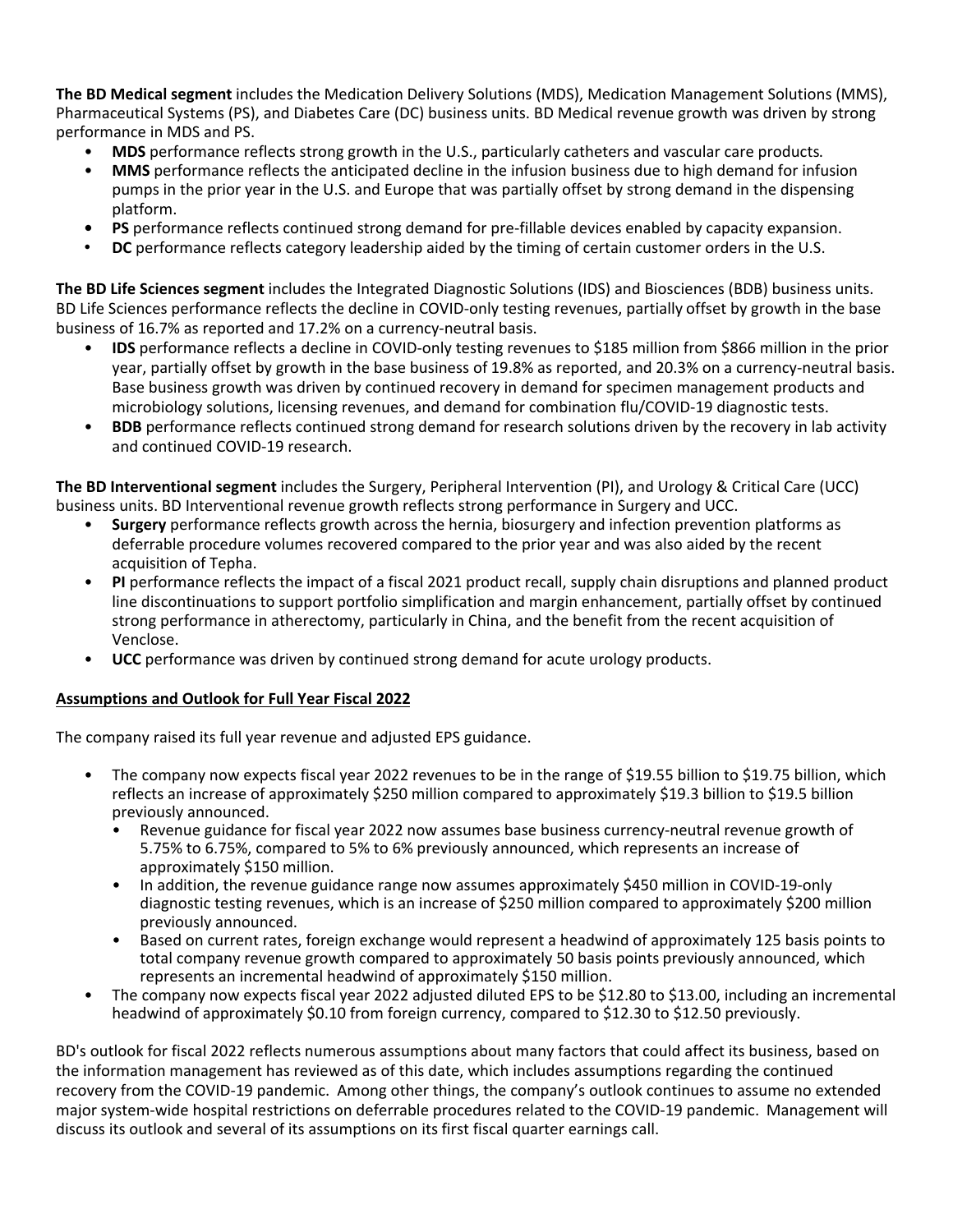The company's expected adjusted diluted EPS for fiscal 2022 excludes potential charges or gains that may be recorded during the fiscal year, such as, among other things, the non-cash amortization of intangible assets, acquisition-related charges, spin-off related charges, and certain tax matters. BD does not attempt to provide reconciliations of forwardlooking adjusted diluted non-GAAP EPS guidance to the comparable GAAP measure because the impact and timing of these potential charges or gains is inherently uncertain and difficult to predict and is unavailable without unreasonable efforts. In addition, the company believes such reconciliations would imply a degree of precision and certainty that could be confusing to investors. Such items could have a substantial impact on GAAP measures of BD's financial performance.

#### **Conference Call and Presentation Materials**

BD will host an audio webcast today for the public, investors, analysts, and news media to discuss its first quarter results. The audio webcast will be broadcast live on BD's website, www.bd.com/investors at 8 a.m. (ET) Thursday, Feb. 3, 2022. Accompanying slides will be available on BD's website, www.bd.com/investors at approximately 6 a.m. (ET). The conference call will be available for replay on BD's website, www.bd.com/investors. Alternatively you can dial into the replay at 1-800-839-1246 (domestic) and 1-402-220-0464 (international) through the close of business on Thursday, Feb. 10, 2022. A confirmation number is not needed to access the replay.

#### **Non-GAAP Financial Measures/Financial Tables**

This news release contains certain non-GAAP financial measures. These include revenue growth rates on a currencyneutral basis and adjusted diluted earnings per share. These non-GAAP financial measures are not in accordance with generally accepted accounting principles in the United States. BD management believes that the use of non-GAAP measures to adjust for items that are considered by management to be outside of BD's underlying operational results or that affect period to period comparability helps investors to gain a better understanding of our performance year-overyear, to analyze underlying trends in our businesses, to analyze our base operating results, and understand future prospects. Management uses these non-GAAP financial measures to measure and forecast the company's performance, especially when comparing such results to previous periods or forecasts. We believe presenting such adjusted metrics provides investors with greater transparency to the information used by BD management for its operational decisionmaking and for comparison for other companies within the medical technology industry. Although BD's management believes non-GAAP results are useful in evaluating the performance of its business, its reliance on these measures is limited since items excluded from such measures may have a material impact on BD's net income, earnings per share or cash flows calculated in accordance with GAAP. Therefore, management typically uses non-GAAP results in conjunction with GAAP results to address these limitations. BD strongly encourages investors to review its consolidated financial statements and publicly filed reports in their entirety and cautions investors that the non-GAAP measures used by BD may differ from similar measures used by other companies, even when similar terms are used to identify such measures. Non-GAAP measures should not be considered replacements for, and should be read together with, the most comparable GAAP financial measures.

Current and prior-year adjusted diluted earnings per share results exclude, among other things, the impact of purchase accounting adjustments, integration and restructuring costs, spin-off related charges, certain transaction gains and losses, certain legal defense and product remediation costs, certain regulatory costs, certain investment gains and losses, the impact of the extinguishment of debt and the dilutive impact of outstanding preferred stock.

We also provide these measures, as well as revenues, on a currency-neutral basis after eliminating the effect of foreign currency translation, where applicable. We calculate foreign currency-neutral percentages by converting our currentperiod local currency financial results using the prior period foreign currency exchange rates and comparing these adjusted amounts to our current-period results.

Reconciliations of these and other non-GAAP measures to the comparable GAAP measures are included in the attached financial tables. Within the attached financial tables presented, certain columns and rows may not add due to the use of rounded numbers. Percentages and earnings per share amounts presented are calculated from the underlying amounts.

#### **About BD**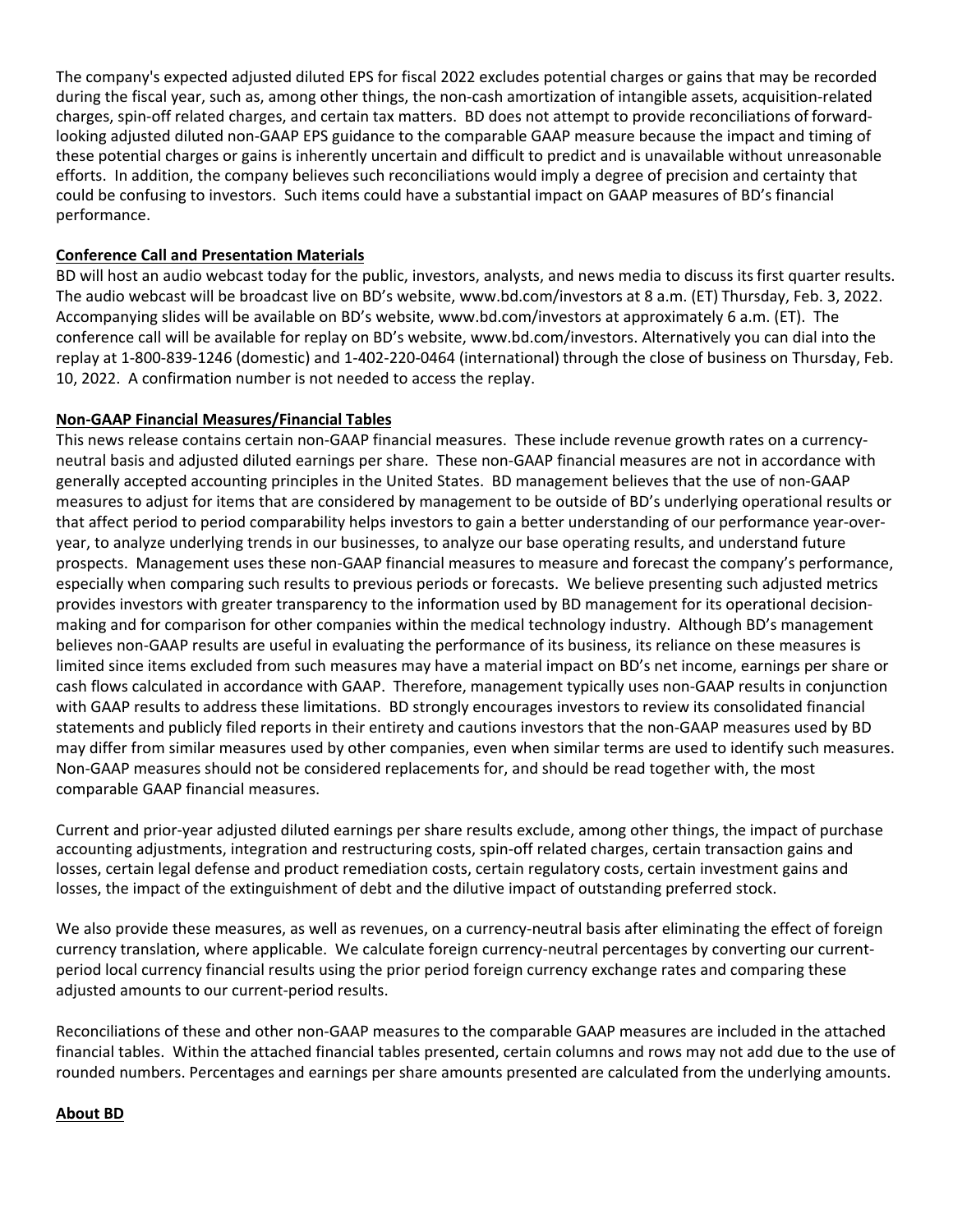BD is one of the largest global medical technology companies in the world and is advancing the world of health by improving medical discovery, diagnostics and the delivery of care. The company supports the heroes on the frontlines of health care by developing innovative technology, services and solutions that help advance both clinical therapy for patients and clinical process for health care providers. BD and its 75,000 employees have a passion and commitment to help enhance the safety and efficiency of clinicians' care delivery process, enable laboratory scientists to accurately detect disease and advance researchers' capabilities to develop the next generation of diagnostics and therapeutics. BD has a presence in virtually every country and partners with organizations around the world to address some of the most challenging global health issues. By working in close collaboration with customers, BD can help enhance outcomes, lower costs, increase efficiencies, improve safety and expand access to health care. For more information on BD, please visit bd.com or connect with us on LinkedIn at www.linkedin.com/company/bd1/ and Twitter @BDandCo.

\*\*\*

This press release contains certain estimates and other forward-looking statements (as defined under Federal securities *laws)* regarding BD's future prospects and performance, including, but not limited to, future revenues and earnings per share and capital deployment. All such statements are based upon current expectations of BD and involve a number of business risks and uncertainties. Actual results could vary materially from anticipated results described, implied or projected in any forward-looking statement. With respect to forward-looking statements contained herein, a number of factors could cause actual results to vary materially. These factors include, but are not limited to, risks relating to any *impact* of the current disruptions in the global supply chain on our operations, including our ability to source raw *materials and components needed to manufacture our products and inflationary pressures; the possible impact of the COVID-19 pandemic on our business and the global healthcare system (including decreases in the demand for our*  products, any disruptions to our operations (including the impact of employee absenteeism) and our supply chain, and *factors* such as vaccine utilization rates, the rate of infections, the emergence of new variants and competitive factors *that could impact the demand and pricing for our COVID-19 diagnostics testing); product efficacy or safety concerns resulting* in product recalls or actions being taken with respect to our products; new or changing laws and regulations *impacting* our business (including the imposition of tariffs, changes in tax laws, new environmental laws and regulations, or changes in laws impacting international trade) or changes in enforcement practices with respect to such laws; labor shortages and increased labor costs; our suppliers' ability to provide products needed for our operations and BD's ability to maintain favorable supplier arrangements and relationships; legislative or regulatory changes to the U.S. or foreign *healthcare systems, potential cuts in governmental healthcare spending (including China's volume-based procurement tender process)* or governmental or private measures to contain healthcare costs, including changes in pricing and reimbursement policies, each of which could result in reduced demand for our products or downward pricing pressure; *changes in interest or foreign currency exchange rates; adverse changes in regional, national or foreign economic* conditions, including inflation, deflation and fluctuations in interest rates, particularly in emerging markets, including any *impact* on our ability to access credit markets and finance our operations; the adverse impact of cyber-attacks on our *information systems or products; competitive factors including technological advances and new products introduced by competitors; risks relating to our overall indebtedness; interruptions in our manufacturing or sterilization processes;* pricing and market pressures; difficulties inherent in product development, delays in product introductions and uncertainty of market acceptance of new products; adverse changes in geopolitical conditions; increases in energy costs and their effect on, among other things, the cost of producing BD's products; the remediation of our infusion pump *business (including risks relating to our ability to obtain regulatory clearance and market acceptance of the BD Alaris™ System);* our ability to achieve our projected level or mix of product sales; our ability to successfully integrate any *businesses* we acquire; uncertainties of litigation and/or investigations and/or subpoenas (as described in BD's filings with the Securities and Exchange Commission); and the issuance of new or revised accounting standards, as well as other *factors discussed in BD's filings with the Securities and Exchange Commission. In addition, we have made certain* assumptions in making these forward-looking statements, particularly regarding the COVID-19 pandemic. If any of these assumptions are incorrect, BD's actual results could differ materially from those described in these forward-looking statements. We do not intend to update any forward-looking statements to reflect events or circumstances after the date *hereof except as required by applicable laws or regulations.*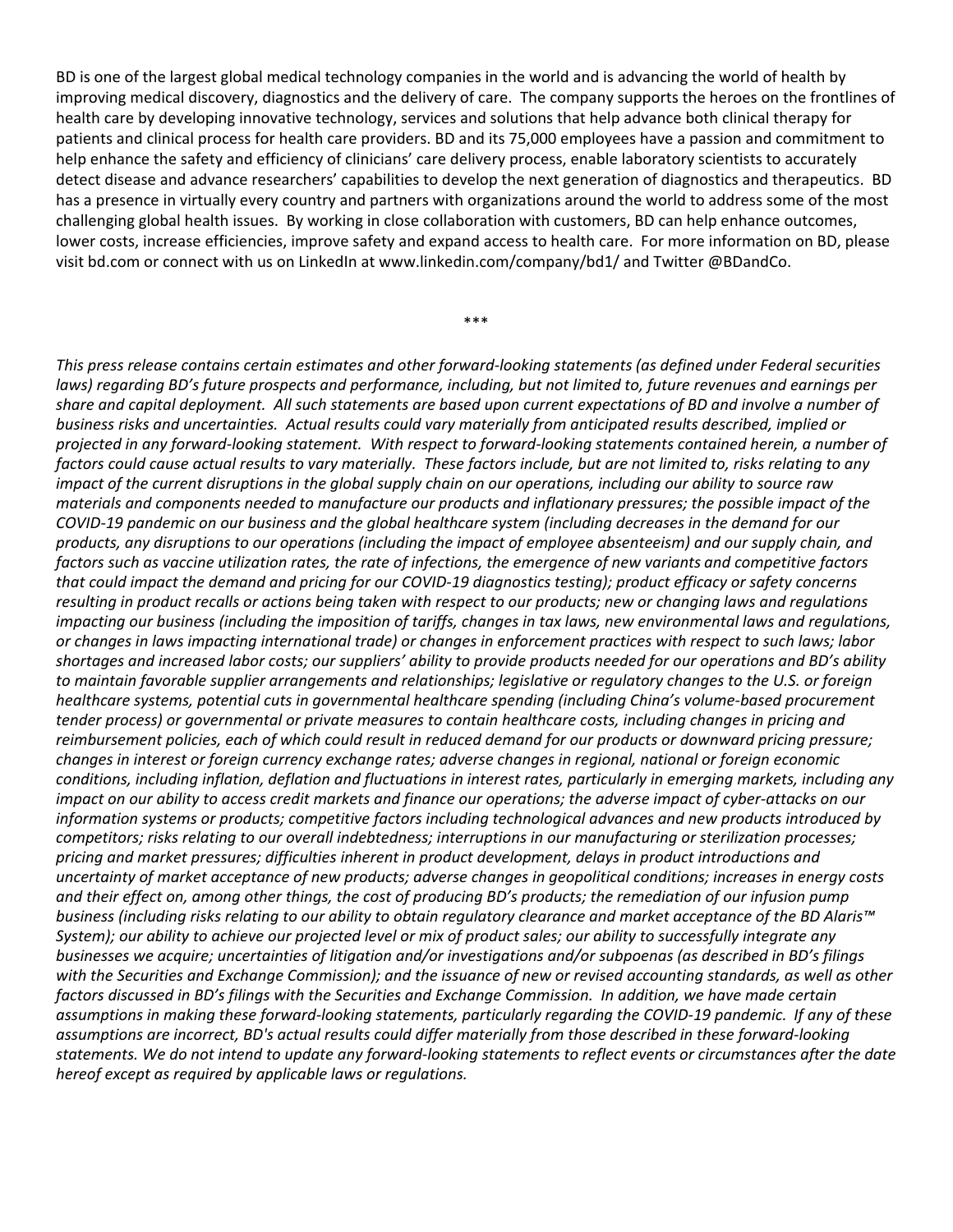#### BECTON DICKINSON AND COMPANY CONDENSED CONSOLIDATED INCOME STATEMENTS

(Unaudited; Amounts in millions, except share and per share data)

|                                                  | Three Months Ended December 31, |    |                |          |
|--------------------------------------------------|---------------------------------|----|----------------|----------|
|                                                  | 2021                            |    | 2020           | % Change |
| <b>REVENUES</b>                                  | \$4,995                         |    | \$5,315        | (6.0)    |
|                                                  |                                 |    |                |          |
| Cost of products sold                            | 2,572                           |    | 2,583          | (0.4)    |
| Selling and administrative expense               | 1,223                           |    | 1,149          | 6.4      |
| Research and development expense                 | 329                             |    | 291            | 13.2     |
| Acquisitions and other restructurings            | 34                              |    | 50             | (32.0)   |
| Other operating expense, net                     | 21                              |    |                | 100.0    |
| <b>TOTAL OPERATING COSTS AND EXPENSES</b>        | 4,180                           |    | 4,074          | 2.6      |
| <b>OPERATING INCOME</b>                          | 815                             |    | 1,241          | (34.3)   |
|                                                  |                                 |    |                |          |
| Interest expense                                 | (98)                            |    | (118)          | (17.5)   |
| Interest income                                  | 2                               |    | $\overline{2}$ | (12.5)   |
| Other income, net                                | 4                               |    | 32             | (88.7)   |
| <b>INCOME BEFORE INCOME TAXES</b>                | 723                             |    | 1,157          | (37.5)   |
| Income tax provision                             | 46                              |    | 154            | (70.4)   |
| <b>NET INCOME</b>                                | 677                             |    | 1,003          | (32.5)   |
| Preferred stock dividends                        | (23)                            |    | (23)           |          |
| NET INCOME APPLICABLE TO COMMON SHAREHOLDERS     | \$<br>655                       | \$ | 981            | (33.2)   |
| <b>EARNINGS PER SHARE</b>                        |                                 |    |                |          |
| <b>Basic Earnings per Share</b>                  | \$<br>2.30                      | \$ | 3.38           | (32.0)   |
| <b>Diluted Earnings per Share</b>                | \$<br>2.28                      | \$ | 3.35           | (31.9)   |
|                                                  |                                 |    |                |          |
| <b>AVERAGE SHARES OUTSTANDING (in thousands)</b> |                                 |    |                |          |
| <b>Basic</b>                                     | 284,685                         |    | 290,590        |          |
| Diluted                                          | 286,723                         |    | 293,112        |          |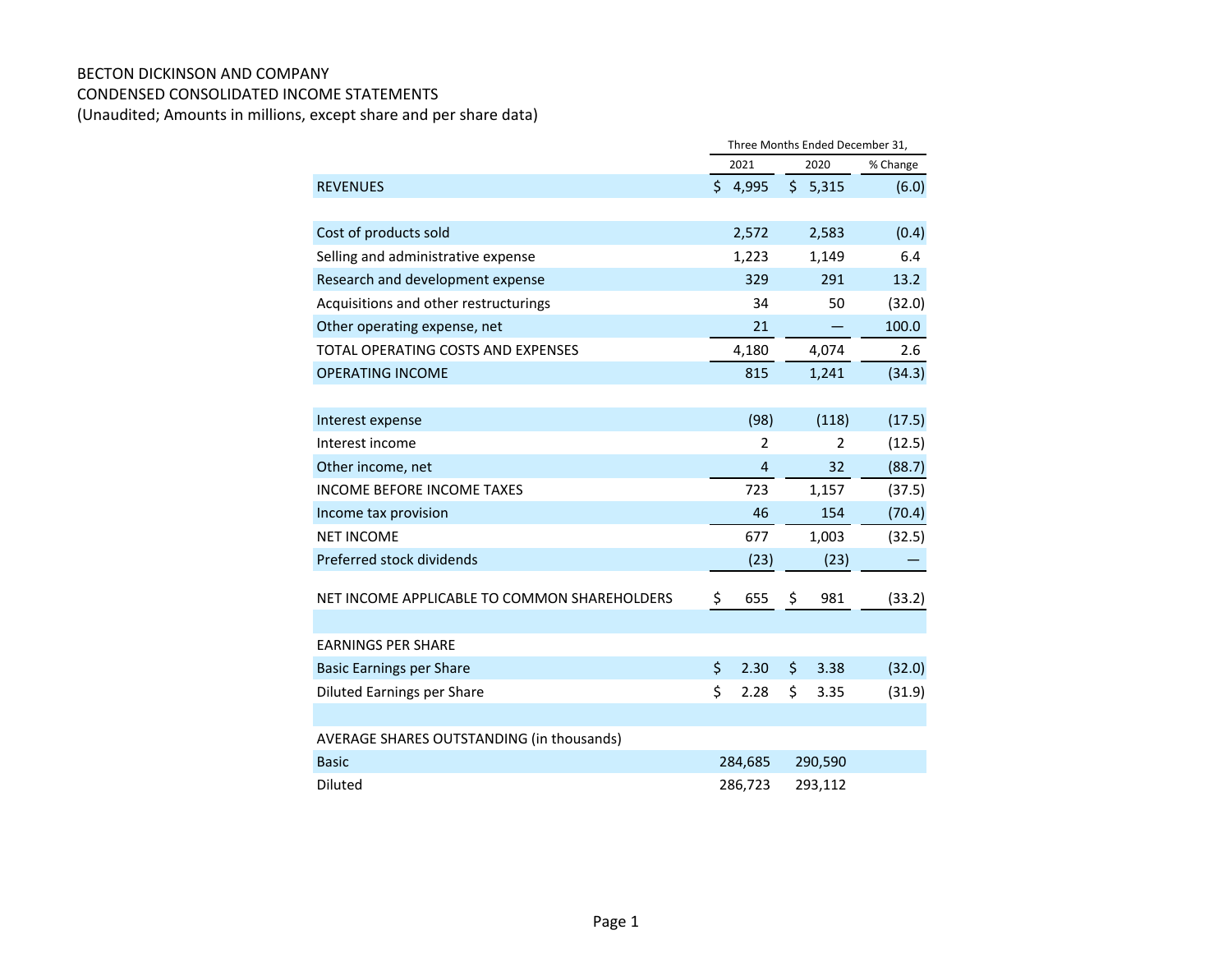#### BECTON DICKINSON AND COMPANY CONDENSED CONSOLIDATED BALANCE SHEETS (Amounts in millions)

|                                             | December 31, 2021 | September 30, 2021 |        |
|---------------------------------------------|-------------------|--------------------|--------|
|                                             | (Unaudited)       |                    |        |
| <b>ASSETS</b>                               |                   |                    |        |
| Cash and equivalents                        | \$<br>1,903       | \$                 | 2,283  |
| <b>Restricted cash</b>                      | 144               |                    | 109    |
| Short-term investments                      | 8                 |                    | 12     |
| Trade receivables, net                      | 2,177             |                    | 2,497  |
| Inventories                                 | 3,035             |                    | 2,866  |
| Prepaid expenses and other                  | 1,040             |                    | 1,072  |
| <b>TOTAL CURRENT ASSETS</b>                 | 8,307             |                    | 8,838  |
| Property, plant and equipment, net          | 6,384             |                    | 6,393  |
| Goodwill and other intangibles, net         | 36,727            |                    | 36,684 |
| <b>Other Assets</b>                         | 1,945             |                    | 1,952  |
| <b>TOTAL ASSETS</b>                         | \$<br>53,363      | \$                 | 53,866 |
| LIABILITIES AND SHAREHOLDERS' EQUITY        |                   |                    |        |
| Current debt obligations                    | \$<br>1,064       | \$                 | 500    |
| Other current liabilities                   | 5,671             |                    | 6,126  |
| Long-term debt                              | 16,360            |                    | 17,110 |
| Long-term employee benefit obligations      | 1,078             |                    | 1,228  |
| Deferred income taxes and other liabilities | 5,030             |                    | 5,225  |
| Shareholders' equity                        | 24,160            |                    | 23,677 |
| TOTAL LIABILITIES AND SHAREHOLDERS' EQUITY  | \$<br>53,363      | \$                 | 53,866 |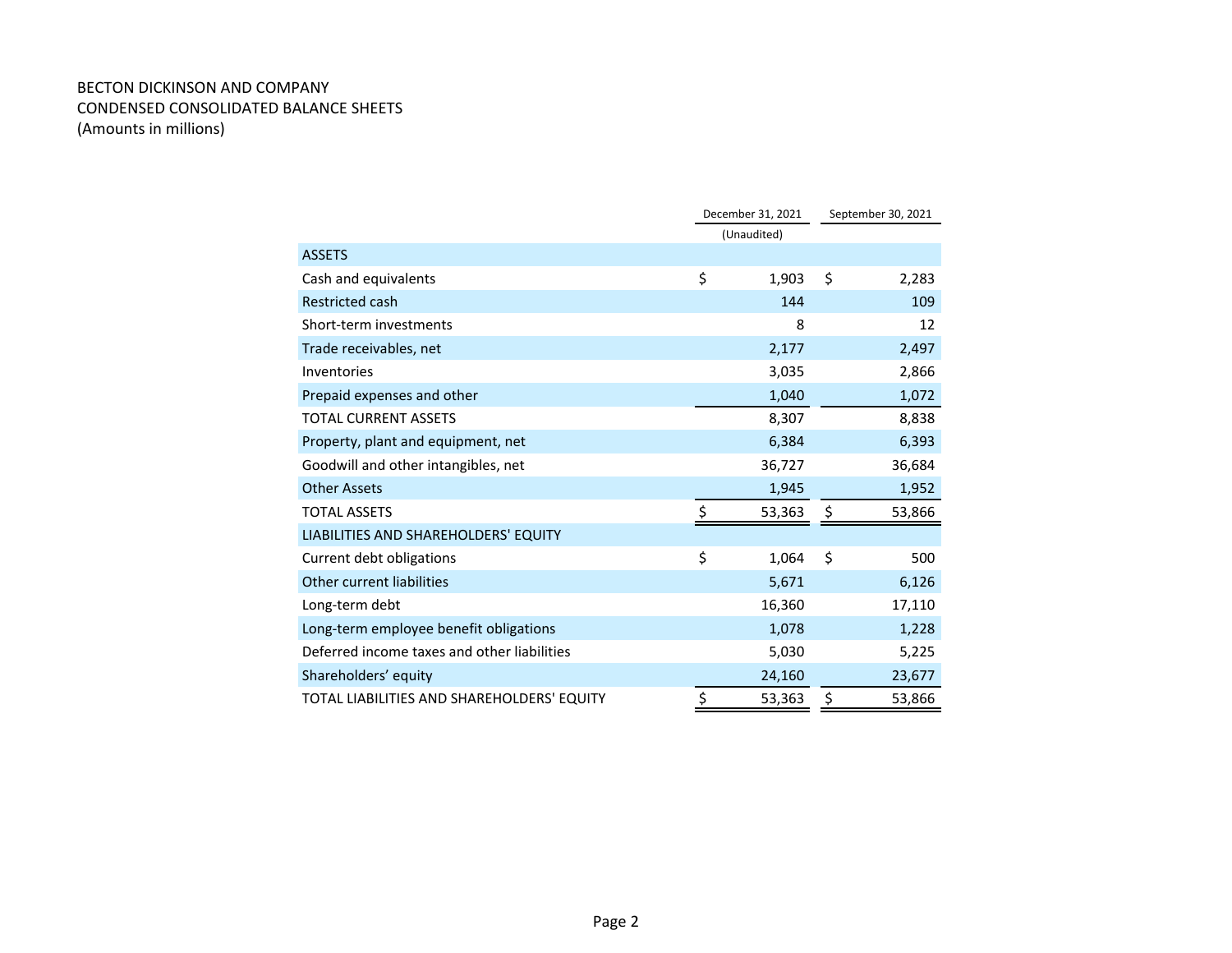#### BECTON DICKINSON AND COMPANY CONDENSED CONSOLIDATED STATEMENTS OF CASH FLOWS (Unaudited; Amounts in millions)

|                                                                                | Three Months Ended December 31, |       |      |       |  |
|--------------------------------------------------------------------------------|---------------------------------|-------|------|-------|--|
|                                                                                |                                 | 2021  | 2020 |       |  |
| <b>OPERATING ACTIVITIES</b>                                                    |                                 |       |      |       |  |
| Net income                                                                     | \$                              | 677   | \$   | 1,003 |  |
| Depreciation and amortization                                                  |                                 | 557   |      | 555   |  |
| Change in operating assets and liabilities and other, net                      |                                 | (561) |      | (25)  |  |
| NET CASH PROVIDED BY OPERATING ACTIVITIES                                      |                                 | 674   |      | 1,533 |  |
| <b>INVESTING ACTIVITIES</b>                                                    |                                 |       |      |       |  |
| Capital expenditures                                                           |                                 | (188) |      | (246) |  |
| Acquisitions, net of cash acquired                                             |                                 | (415) |      | (67)  |  |
| Other, net                                                                     |                                 | (84)  |      | (116) |  |
| NET CASH USED FOR INVESTING ACTIVITIES                                         |                                 | (686) |      | (430) |  |
| <b>FINANCING ACTIVITIES</b>                                                    |                                 |       |      |       |  |
| Payments of debt                                                               |                                 |       |      | (267) |  |
| Dividends paid                                                                 |                                 | (271) |      | (264) |  |
| Other, net                                                                     |                                 | (56)  |      | (61)  |  |
| NET CASH USED FOR FINANCING ACTIVITIES                                         |                                 | (327) |      | (592) |  |
| Effect of exchange rate changes on cash and equivalents<br>and restricted cash |                                 | (6)   |      | 18    |  |
| NET (DECREASE) INCREASE IN CASH AND EQUIVALENTS<br>AND RESTRICTED CASH         |                                 | (345) |      | 530   |  |
| OPENING CASH AND EQUIVALENTS AND RESTRICTED CASH                               |                                 | 2,392 |      | 2,917 |  |
| CLOSING CASH AND EQUIVALENTS AND RESTRICTED CASH                               | \$                              | 2,047 | Ş    | 3,447 |  |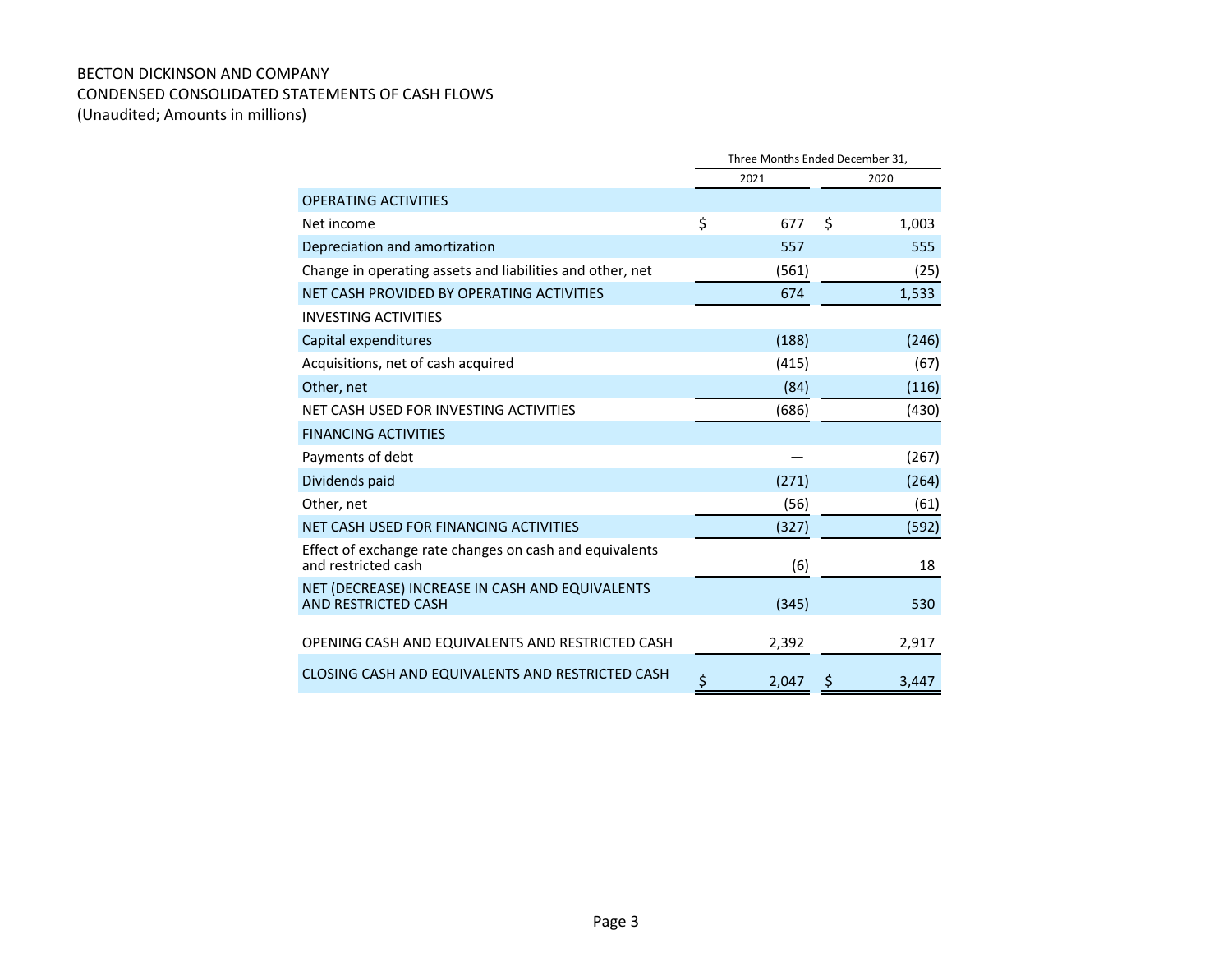#### BECTON DICKINSON AND COMPANY SUPPLEMENTAL REVENUE INFORMATION REVENUES BY BUSINESS SEGMENTS AND UNITS - UNITED STATES Three Months Ended December 31, (Unaudited; Amounts in millions)

|                                        | A       |       |    | B     | $C=(A-B)/B$ |  |
|----------------------------------------|---------|-------|----|-------|-------------|--|
|                                        |         | 2021  |    | 2020  | % Change    |  |
| <b>BD MEDICAL</b>                      |         |       |    |       |             |  |
| <b>Medication Delivery Solutions</b>   | \$      | 619   | \$ | 568   | 9.0         |  |
| <b>Medication Management Solutions</b> |         | 484   |    | 477   | 1.6         |  |
| Diabetes Care                          |         | 151   |    | 150   | 0.9         |  |
| <b>Pharmaceutical Systems</b>          |         | 102   |    | 79    | 29.0        |  |
| <b>TOTAL</b>                           | \$      | 1,357 | \$ | 1,274 | 6.5         |  |
|                                        |         |       |    |       |             |  |
| <b>BD LIFE SCIENCES</b>                |         |       |    |       |             |  |
| <b>Integrated Diagnostic Solutions</b> | \$      | 615   | \$ | 1,014 | (39.4)      |  |
| <b>Biosciences</b>                     |         | 129   |    | 120   | 7.8         |  |
| <b>TOTAL</b>                           | ड़      | 744   | इ  | 1,134 | (34.4)      |  |
|                                        |         |       |    |       |             |  |
| <b>BD INTERVENTIONAL</b>               |         |       |    |       |             |  |
| Surgery                                | \$      | 281   | \$ | 262   | 7.6         |  |
| Peripheral Intervention                |         | 217   |    | 232   | (6.7)       |  |
| <b>Urology and Critical Care</b>       |         | 254   |    | 228   | 11.3        |  |
| <b>TOTAL</b>                           | ड़      | 752   | ड़ | 722   | 4.2         |  |
|                                        |         |       |    |       |             |  |
| <b>TOTAL UNITED STATES</b>             | $\zeta$ | 2,853 | \$ | 3,130 | (8.9)       |  |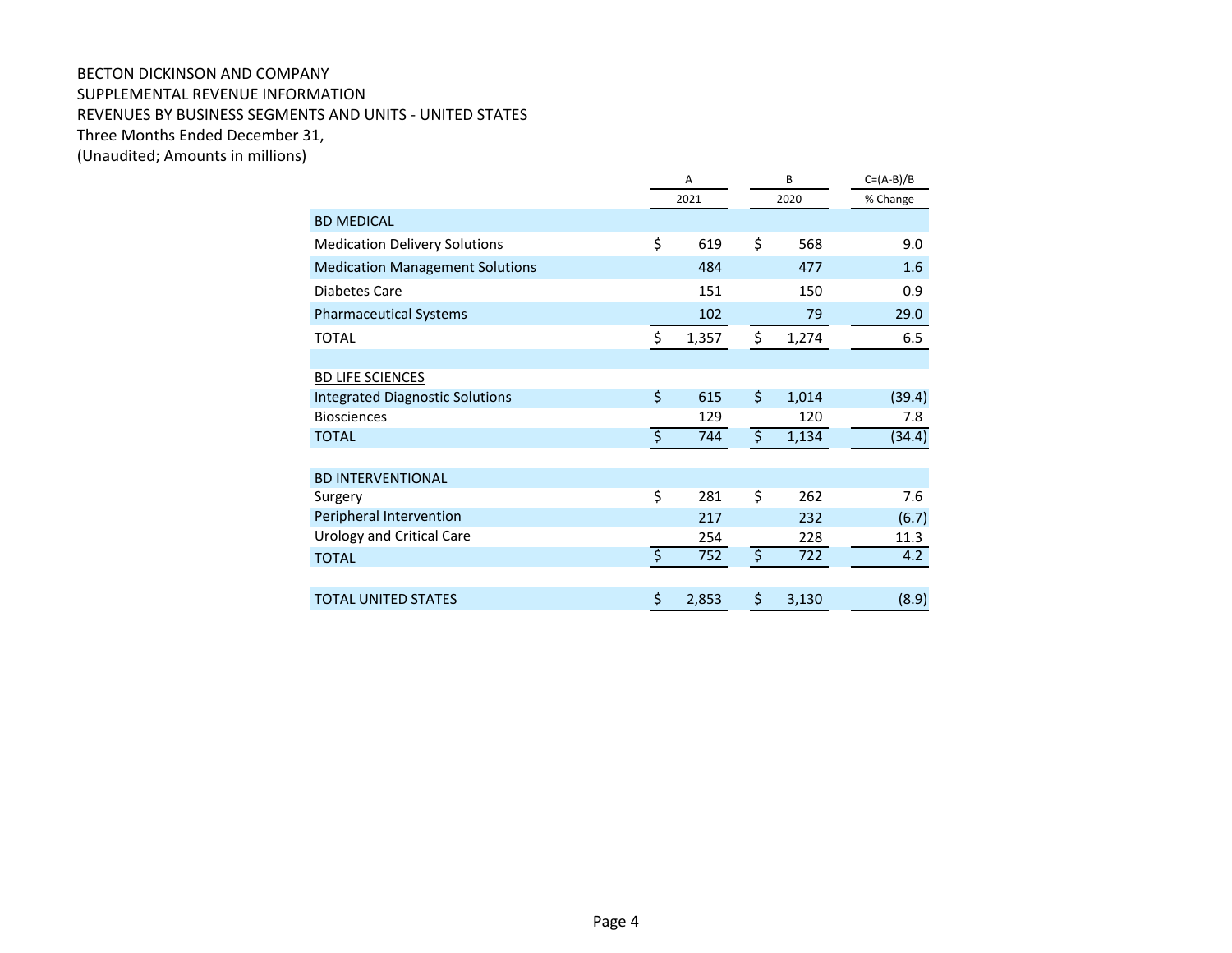## BECTON DICKINSON AND COMPANY SUPPLEMENTAL REVENUE INFORMATION REVENUES BY BUSINESS SEGMENTS AND UNITS - INTERNATIONAL Three Months Ended December 31, (continued)

(Unaudited; Amounts in millions)

|                                        |                        |       |                         |       |                        |              | $D=(A-B)/B$ | $E = (A-B-C)/B$ |
|----------------------------------------|------------------------|-------|-------------------------|-------|------------------------|--------------|-------------|-----------------|
|                                        |                        | A     |                         | B     |                        | С            | % Change    |                 |
|                                        |                        | 2021  |                         | 2020  | <b>FX Impact</b>       |              | Reported    | <b>FXN</b>      |
| <b>BD MEDICAL</b>                      |                        |       |                         |       |                        |              |             |                 |
| <b>Medication Delivery Solutions</b>   | \$                     | 465   | \$                      | 440   | \$                     | 3            | 5.8         | 5.1             |
| <b>Medication Management Solutions</b> |                        | 143   |                         | 152   |                        | $\mathbf{1}$ | (6.4)       | (6.8)           |
| <b>Diabetes Care</b>                   |                        | 138   |                         | 136   |                        | (1)          | 1.7         | 2.3             |
| <b>Pharmaceutical Systems</b>          |                        | 294   |                         | 260   |                        | (3)          | 13.2        | 14.5            |
| <b>TOTAL</b>                           | \$                     | 1,040 | \$                      | 988   | \$                     | —            | 5.3         | 5.4             |
|                                        |                        |       |                         |       |                        |              |             |                 |
| <b>BD LIFE SCIENCES</b>                |                        |       |                         |       |                        |              |             |                 |
| <b>Integrated Diagnostic Solutions</b> | $\zeta$                | 530   | $\zeta$                 | 653   | $\zeta$                | (4)          | (18.8)      | (18.2)          |
| <b>Biosciences</b>                     |                        | 209   |                         | 192   |                        | (1)          | 9.0         | 9.8             |
| <b>TOTAL</b>                           | ड़                     | 739   | इ                       | 845   | \$                     | (5)          | (12.5)      | (11.9)          |
|                                        |                        |       |                         |       |                        |              |             |                 |
| <b>BD INTERVENTIONAL</b>               |                        |       |                         |       |                        |              |             |                 |
| Surgery                                | \$                     | 80    | $\overline{\mathsf{S}}$ | 70    | \$                     |              | 13.4        | 13.7            |
| Peripheral Intervention                |                        | 197   |                         | 193   |                        | $\mathbf{1}$ | 1.7         | 1.3             |
| <b>Urology and Critical Care</b>       |                        | 87    |                         | 89    |                        | (2)          | (3.2)       | (1.4)           |
| <b>TOTAL</b>                           | $\overline{\varsigma}$ | 363   | $\overline{\varsigma}$  | 353   | $\overline{\varsigma}$ | (1)          | 2.8         | 3.1             |
|                                        |                        |       |                         |       |                        |              |             |                 |
| <b>TOTAL INTERNATIONAL</b>             | \$                     | 2,143 | \$                      | 2,186 | \$                     | (7)          | (2.0)       | (1.7)           |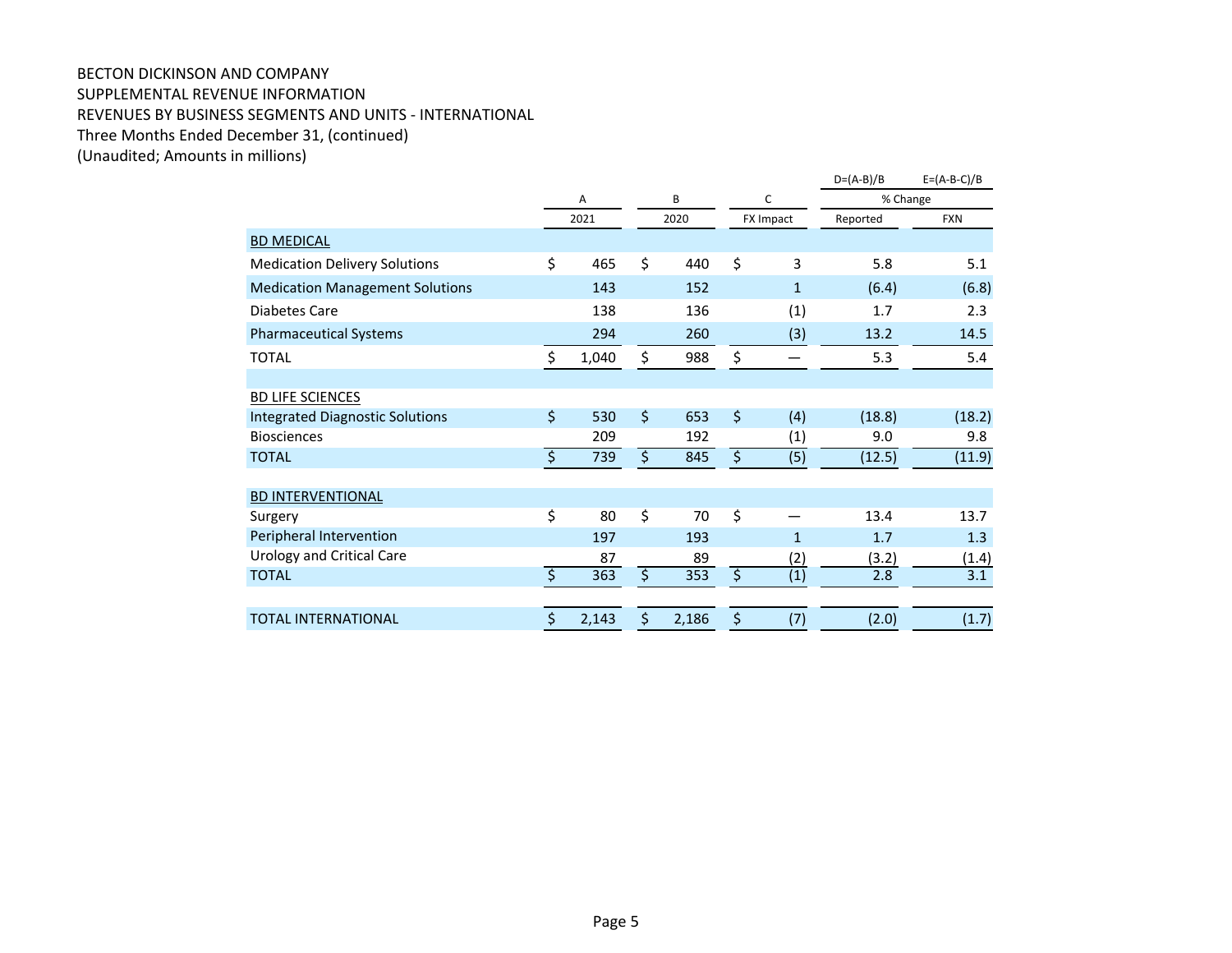#### BECTON DICKINSON AND COMPANY SUPPLEMENTAL REVENUE INFORMATION REVENUES BY BUSINESS SEGMENTS AND UNITS - TOTAL Three Months Ended December 31, (continued) (Unaudited; Amounts in millions)

|                                        |                        |       |                        |       |                        |                  | $D=(A-B)/B$ | $E = (A-B-C)/B$ |
|----------------------------------------|------------------------|-------|------------------------|-------|------------------------|------------------|-------------|-----------------|
|                                        |                        | Α     |                        | B     | С                      |                  | % Change    |                 |
|                                        |                        | 2021  |                        | 2020  |                        | FX Impact        | Reported    | <b>FXN</b>      |
| <b>BD MEDICAL</b>                      |                        |       |                        |       |                        |                  |             |                 |
| <b>Medication Delivery Solutions</b>   | \$                     | 1,084 | \$                     | 1,008 | \$                     | 3                | 7.6         | 7.3             |
| <b>Medication Management Solutions</b> |                        | 627   |                        | 630   |                        | $\mathbf{1}$     | (0.4)       | (0.5)           |
| Diabetes Care                          |                        | 289   |                        | 285   |                        | (1)              | 1.3         | 1.6             |
| <b>Pharmaceutical Systems</b>          |                        | 397   |                        | 339   |                        | (3)              | 16.9        | 17.9            |
| <b>TOTAL</b>                           | $\zeta$                | 2,397 | \$                     | 2,261 | \$                     |                  | 6.0         | 6.0             |
|                                        |                        |       |                        |       |                        |                  |             |                 |
| <b>BD LIFE SCIENCES</b>                |                        |       |                        |       |                        |                  |             |                 |
| <b>Integrated Diagnostic Solutions</b> | \$                     | 1,145 | $\zeta$                | 1,667 | \$                     | (4)              | (31.3)      | (31.1)          |
| <b>Biosciences</b>                     |                        | 338   |                        | 312   |                        | (1)              | 8.6         | 9.0             |
| <b>TOTAL</b>                           | $\overline{\varsigma}$ | 1,483 | $\overline{\varsigma}$ | 1,979 | $\overline{\varsigma}$ | (5)              | (25.0)      | (24.8)          |
|                                        |                        |       |                        |       |                        |                  |             |                 |
| <b>BD INTERVENTIONAL</b>               |                        |       |                        |       |                        |                  |             |                 |
| Surgery                                | \$                     | 361   | \$                     | 332   | \$                     |                  | 8.8         | 8.9             |
| Peripheral Intervention                |                        | 413   |                        | 426   |                        | 1                | (2.9)       | (3.1)           |
| <b>Urology and Critical Care</b>       |                        | 340   |                        | 317   |                        | (2)              | 7.2         | 7.7             |
| <b>TOTAL</b>                           | $\overline{\varsigma}$ | 1,115 | $\overline{\varsigma}$ | 1,075 | $\overline{\varsigma}$ | $\overline{(1)}$ | 3.7         | 3.8             |
|                                        |                        |       |                        |       |                        |                  |             |                 |
| <b>TOTAL REVENUES</b>                  | \$                     | 4,995 | \$                     | 5,315 | \$                     | (7)              | (6.0)       | (5.9)           |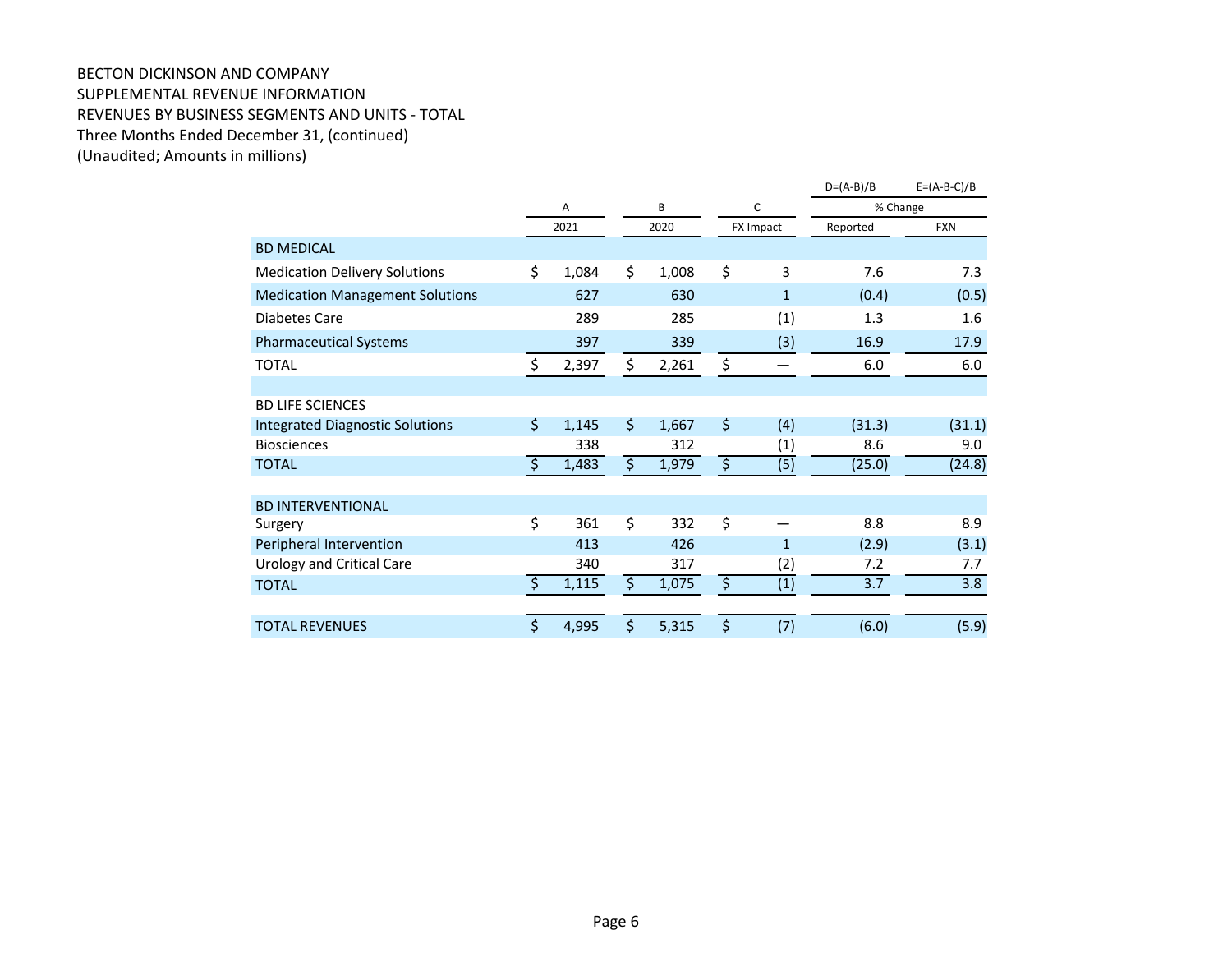### BECTON DICKINSON AND COMPANY SUPPLEMENTAL REVENUE INFORMATION RECONCILIATION OF REPORTED REVENUE CHANGE TO BASE REVENUE CHANGE Three Months Ended December 31,

(Unaudited; Amounts in millions)

|                                                 |    |       |    |       |    |                  | $D=(A-B)/B$ | $E = (A-B-C)/B$ |
|-------------------------------------------------|----|-------|----|-------|----|------------------|-------------|-----------------|
|                                                 |    | Α     |    | B     |    | c                | % Change    |                 |
|                                                 |    | 2021  |    | 2020  |    | <b>FX Impact</b> | Reported    | <b>FXN</b>      |
|                                                 |    |       |    |       |    |                  |             |                 |
| <b>TOTAL REVENUES</b>                           | \$ | 4,995 | \$ | 5,315 | \$ | (7)              | (6.0)       | (5.9)           |
| Less: COVID-19-only Diagnostic Testing Revenues |    | 185   |    | 866   |    |                  | (78.7)      | (78.7)          |
| <b>Base Revenues</b>                            | ς  | 4,811 | S. | 4,450 | \$ | (7)              | 8.1         | 8.3             |
|                                                 |    |       |    |       |    |                  |             |                 |
| <b>BD LIFE SCIENCES REVENUES</b>                | \$ | 1,483 | \$ | 1,979 | \$ | (5)              | (25.0)      | (24.8)          |
| Less: COVID-19-only Diagnostic Testing Revenues |    | 185   |    | 866   |    |                  | (78.7)      | (78.7)          |
| Base BD Life Sciences Revenues                  |    | 1,299 | \$ | 1,113 | \$ | (5)              | 16.7        | 17.2            |
|                                                 |    |       |    |       |    |                  |             |                 |
| Integrated Diagnostic Solutions Revenues        | \$ | 1,145 | \$ | 1,667 | \$ | (4)              | (31.3)      | (31.1)          |
| Less: COVID-19-only Diagnostic Testing Revenues |    | 185   |    | 866   |    |                  | (78.7)      | (78.7)          |
| Base Integrated Diagnostic Solutions Revenues   | Ś  | 960   | Ŝ. | 801   | Ś. | (4)              | 19.8        | 20.3            |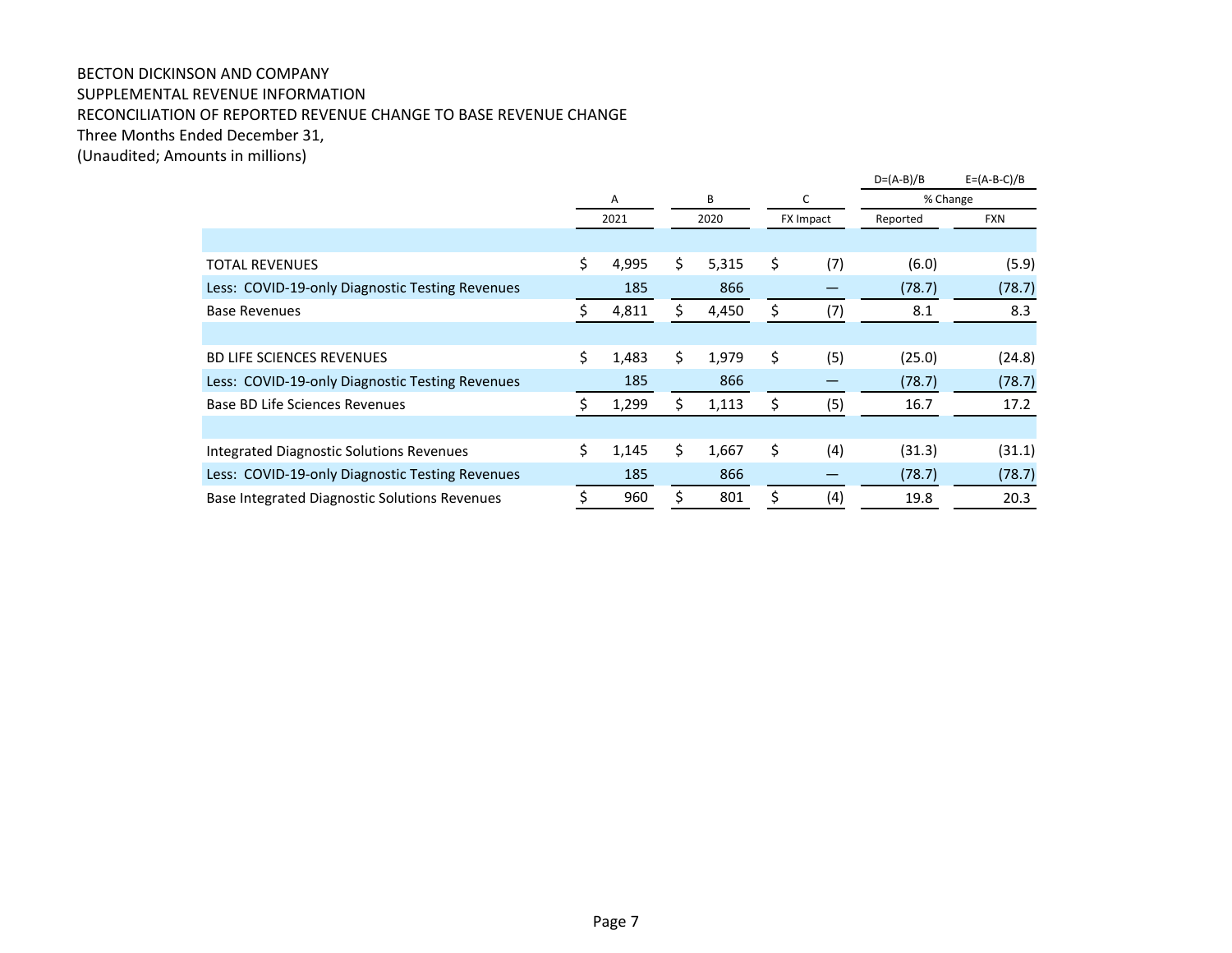### BECTON DICKINSON AND COMPANY SUPPLEMENTAL INFORMATION RECONCILIATION OF REPORTED DILUTED EPS TO ADJUSTED DILUTED EPS (Unaudited)

|                                                                                                                              | Three Months Ended December 31, |                          |           |                                    |      |                                          |            |                                            |
|------------------------------------------------------------------------------------------------------------------------------|---------------------------------|--------------------------|-----------|------------------------------------|------|------------------------------------------|------------|--------------------------------------------|
|                                                                                                                              | 2021                            | 2020                     | Change    | Foreign<br>Currency<br>Translation |      | Foreign<br>Currency<br>Neutral<br>Change | % Change   | % Foreign<br>Currency<br>Neutral<br>Change |
| Reported Diluted Earnings per Share                                                                                          | 2.28<br>S                       | \$3.35                   | \$ (1.07) | S.                                 | 0.07 | \$ (1.14)                                | (31.9)%    | $(34.0)\%$                                 |
| Purchase accounting adjustments (\$364 million and \$353 million pre-tax, respectively) <sup>(1)</sup>                       | 1.27                            | 1.20                     |           |                                    |      |                                          |            |                                            |
| Integration costs (\$17 million and \$33 million pre-tax, respectively) <sup>(2)</sup>                                       | 0.06                            | 0.11                     |           |                                    |      |                                          |            |                                            |
| Restructuring costs (\$17 million and \$17 million pre-tax, respectively) <sup>(2)</sup>                                     | 0.06                            | 0.06                     |           |                                    |      |                                          |            |                                            |
| Separation and related costs (\$25 million pre-tax) $(3)$                                                                    | 0.09                            | —                        |           |                                    |      |                                          |            |                                            |
| Transaction gain/loss, product and other litigation-related matters (\$5 million and \$(5)<br>million pre-tax, respectively) | 0.02                            | (0.02)                   |           |                                    |      |                                          |            |                                            |
| European regulatory initiative-related costs (\$31 million and \$26 million pre-tax, respectively) <sup>(4)</sup>            | 0.11                            | 0.09                     |           |                                    |      |                                          |            |                                            |
| Investment gains/losses and asset impairments (\$17 million pre-tax) <sup>(5)</sup>                                          | 0.06                            | $\overline{\phantom{m}}$ |           |                                    |      |                                          |            |                                            |
| Impacts of debt extinguishment (\$11 million pre-tax)                                                                        | —                               | 0.04                     |           |                                    |      |                                          |            |                                            |
| Dilutive Impact <sup>(6)</sup>                                                                                               | $\hspace{0.1mm}-\hspace{0.1mm}$ | (0.02)                   |           |                                    |      |                                          |            |                                            |
| Income tax benefit of special items (\$(88) million and \$(79) million, respectively)                                        | (0.31)                          | (0.27)                   |           |                                    |      |                                          |            |                                            |
| Adjusted Diluted Earnings per Share                                                                                          | 3.64                            | \$4.55                   | \$ (0.91) | Ś.                                 | 0.07 | \$ (0.98)                                | $(20.0)\%$ | $(21.5)\%$                                 |

- (1) Includes amortization and other adjustments related to the purchase accounting for acquisitions impacting identified intangible assets and valuation of fixed assets and debt.
- (2) Represents amounts associated with integration and restructuring activities resulting from acquisitions, as well as simplification and other cost saving initiatives.
- (3) Represents costs recorded to Other operating expense, net which were incurred for consulting, legal, tax and other advisory services associated with the planned spin-off of BD's Diabetes Care business.
- (4) Represents costs required to develop processes and systems to comply with regulations such as the European Union Medical Device Regulation ("EUMDR") and General Data Protection Regulation ("GDPR").
- (5) The current-period amount includes unrealized losses recorded within Other income, net relating to certain investments.
- (6) Represents the dilutive impact of convertible preferred shares outstanding which were excluded from the reported diluted earnings per share calculation because these share equivalents would have been antidilutive. The adjusted diluted average shares outstanding (in thousands) at December 31, 2020 were 299,107.